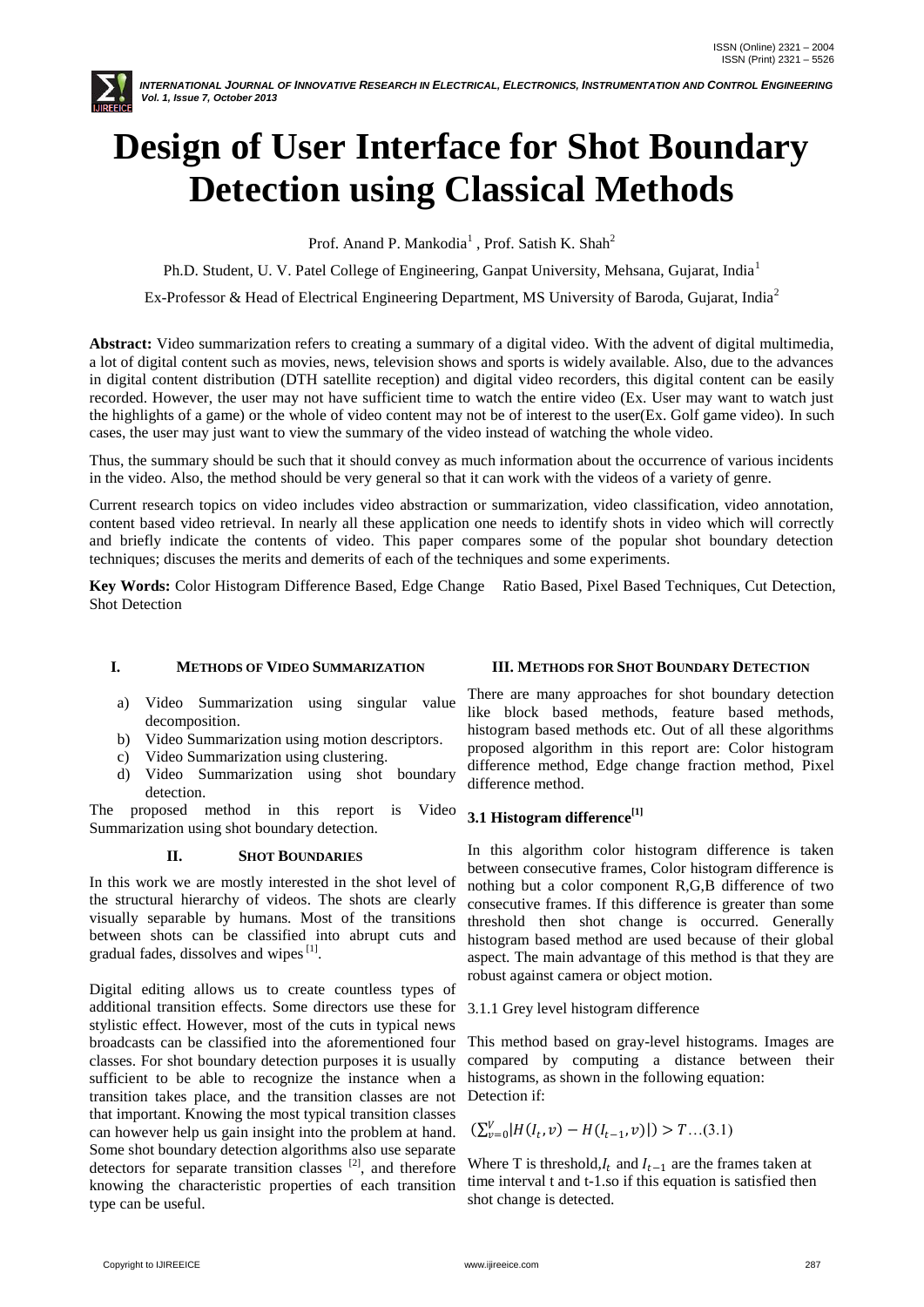#### 3.1.2 Color histogram difference

This method uses 64 bins for color histograms (2 bits for each color component in RGB space).Using the notation  $H_{64}(I_t, v)$ , the detection is defined by:

Detection if:

$$
\left(\sum_{v=0}^{63} |H_{64}(I_t, v) - H_{64}(I_{t-1}, v)|\right) > T \dots (3.2)
$$

Similarly for the RGB computes three histogram differences, considering separately the three color components of the RGB space. The highest value is compared to a threshold for shot change detection.

# **3.2 Edge change fraction method [1]**

Another important feature that has been proved to be useful in detection of shot boundaries is Edges. The ECR attempts to compare the actual content of two frames. It transforms both frames to edge pictures, i. e. it extracts the probable outlines of objects within the pictures. This is done by using the edge detection operators. Afterwards it compares these edge pictures using dilatation to compute a probability that the second frame contains the same objects as the first frame.

The basic idea of edge change fraction (ECF) comparison method is summarized as following.

Detect edges in two consecutive frames  $f_n$  and  $f_{n+1}$  respectively. I have used Canny's edge detector operator for edge detection.

• Count the number of edge pixels  $\delta_n$  and  $\delta_{n+1}$  in frame  $f_n$  and  $f_{n+1}$ .

• Define the entering and exiting edge pixel  $E_{n+1}^{in}$ and  $E_n^{out}$ .

Suppose we have two images  $Im_n$  and  $Im_{n+1}$ . The entering edge pixels  $E_{n+1}^{in}$  are the fraction of edge pixels in  $Im_{n+1}$  which are farther than a fixed distance r away from the closest edge pixel in  $lm_n$ . Similarly exiting edge pixels  $E_n^{out}$  are the fraction of edge pixels in  $Im_n$  which are farther than a fixed distance r away from the closest edge pixel in  $Im_{n+1}$ .

Compute the Edge change fraction  $ECF_n$  between the frames  $f_n$  and  $f_{n+1}$ :

$$
ECF(n, n + 1) = max\left(\frac{E_{n+1}^{in}}{\delta_{n+1}}, \frac{E_n^{out}}{\delta_n}\right)
$$

#### **3.3 Pixel difference method [1]**

This is both the most obvious and most simple algorithm of all: The two consecutive frames are compared pixel by pixel, summing up the absolute values of the differences of each two corresponding pixels. Pixel difference method reacts very sensitively to even minor changes within a scene: fast movements of the camera, explosions or the simple switching on of a light in a previously dark scene result in false hits. On the other hand, pixel difference method hardly reacts to soft cuts at all; it detects all visible hard cuts. Pixel comparison between two consecutive frames is one of the first methods described in literature was from Nagasaka et al in 1991. Shot changes are

detected using a simple global inter-frame difference measure, defined as: Detection if:

$$
\left( \left| \sum_{i=1}^{X} \sum_{j=1}^{Y} P(I_t, i, j) - \sum_{i=1}^{X} \sum_{j=1}^{Y} P(I_{t-1}, i, j) \right| \right) > \n\tag{3.3}
$$

#### **IV. SIMULATION RESULTS**

Simulation results are taken for three different types of video using three different techniques; viz, color histogram difference technique, edge change fraction method and Pixel difference method.

#### **4.1 Color histogram difference technique**

As discussed before in this technique color histogram difference i.e. respective R,G,B component difference of two consecutive frames is taken, and this difference is compared against a threshold if it is greater than the threshold then shot change is occurred. Results for three different types of video are shown below.

#### 4.1.1 Movie trailer

Figure shows the plot of color histogram difference versus frame number. Here video is movie trailer which contains 5455 frames.



(Movie.avi, 5455 frames)

4.1.2 Sports video

Figure shows the plot of color histogram difference versus frame number. Here type of video used is sports which contain 13104 frames.



Fig.4.2. Results of Sports video (Sports.avi, 13104 frames)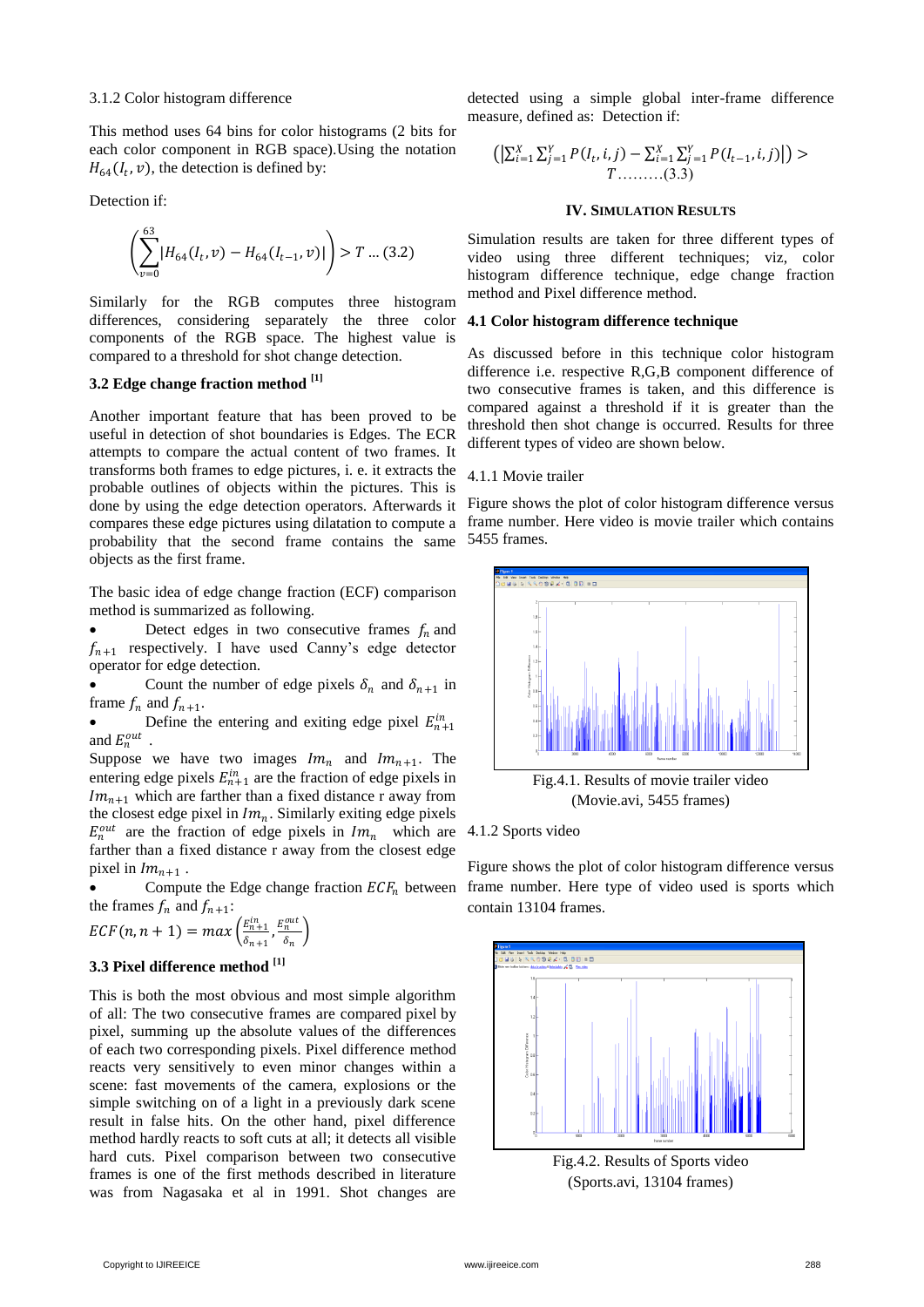

INTERNATIONAL JOURNAL OF INNOVATIVE RESEARCH IN ELECTRICAL, ELECTRONICS, INSTRUMENTATION AND CONTROL ENGINEERING *Vol. 1, Issue 7, October 2013*

## 4.1.3 Animation

Figure shows the plot of color histogram difference versus frame number. Here type of video used is Animation which contains 4775 frames.



Fig.4.3. Results of Animation video (Animation.avi, 4775 frames)

From the above all results of different types of video using color histogram difference technique following table is made.

| <b>Type</b><br>of<br>video | Numb<br>er of<br>frame<br>s | <b>Size</b><br>(M<br>$\bf{B}$ | Tim<br>e<br>(sec) | Computat<br>ion time<br>(sec) | Compu<br>tati-on<br><b>Factor</b> |
|----------------------------|-----------------------------|-------------------------------|-------------------|-------------------------------|-----------------------------------|
| Movi<br>e                  | 1) 545<br>5                 | 30.3                          | 182               | 347.39                        | 1.908                             |
| Traile<br>r                | 2)408                       | 26.1                          | 170               | 164.16                        | 0.965                             |
| <b>Sports</b>              | 13104                       | 85.9                          | 437               | 661.29                        | 1.513                             |
| Anim<br>ation              | 4775                        | 22.2                          | 199               | 237.71                        | 1.195                             |

Table 4.1. Color histogram difference based method

## **4.2 Edge change fraction method**

Another important feature that has been proved to be useful in detection of shot boundaries is Edges. In this method First the edges of two consecutive frames are detected by using the canny edge detector, then number of edge pixels are calculated in consecutive frames, then number of entering and exiting edge pixels are calculated, then ratio of entering edge pixel & edge pixel of higher frame and ratio of exiting edge pixel & edge pixel of lower frame is calculated, maximum value of these two quantities gives edge change fraction. Results of three different types of videos are shown below:

## 4.2.1 Movie trailer

Figure below shows the plot of edge change fraction versus frame number; here type of video used is movie trailer which contains 5455 frames:



Fig.4.4. Results of movie trailer video (Movie.avi, 5455 frames)

## 4.2.2 Sports video

Figure below shows the plot of edge change fraction versus frame number; here type of video used is a sport which contains 13104 frames:



Fig 4.5. Results of Sports video (Sports.avi, 13104 frames)

## 4.2.3 Animation

Figure below shows the plot of edge change fraction versus frame number; here type of video used is animation which contains 4775 frames:



Fig.4.6. Results of Animation video (Animation.avi, 4775 frames)

From the above all results of different types of video using edge change fraction method following table is made.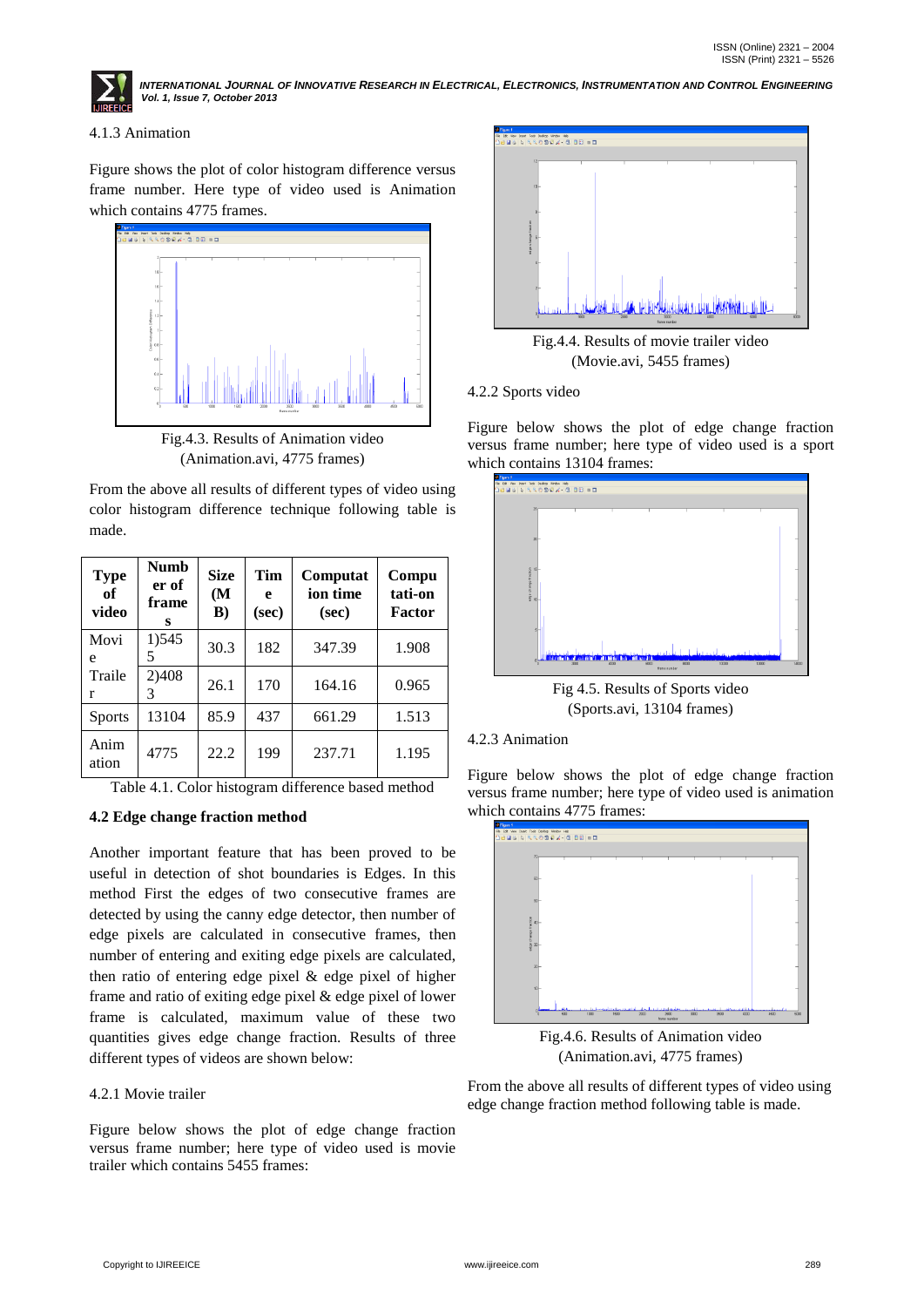| <b>Type</b><br>of<br>video | <b>Numb</b><br>er of<br>frames | <b>Size</b><br>(MB) | <b>Time</b><br>(sec) | Compu<br>tation<br>time<br>(sec) | Comp<br>utati-<br>on<br>Factor |
|----------------------------|--------------------------------|---------------------|----------------------|----------------------------------|--------------------------------|
| Movie                      | 1) 5455                        | 30.3                | 182                  | 5125.43                          | 28.162                         |
| Trailer                    | 2)4083                         | 26.1                | 170                  | 1985.88                          | 11.682                         |
| <b>Sports</b>              | 13104                          | 85.9                | 437                  | 7962.79                          | 18.222                         |
| Anima<br>tion              | 4775                           | 22.2                | 199                  | 2378.75                          | 11.953                         |

Table 4.2. Edge change fraction based method

#### **4.3 Pixel difference method**

This is both the most obvious and most simple algorithm of all: The two consecutive frames are compared pixel by pixel, summing up the absolute values of the differences of each two corresponding pixels. Pixel difference method reacts very sensitively to even minor changes within a scene: fast movements of the camera, explosions or the simple switching on of a light in a previously dark scene result in false hits. On the other hand, pixel difference method hardly reacts to soft cuts at all; it detects all visible hard cuts. Results of three different types of videos are shown below:

#### 4.3.1 Movie trailer

Figure below shows the plot of sum of absolute interframe difference versus frame number, here type of video used is movie trailer which contains 5455 frames:





#### 4.3.2 Sports video

Figure below shows the plot of sum of absolute interframe difference versus frame number, here type of video used is sports which contains 13104 frames:



Fig.4.8. Results of Sports video (Sports.avi,13104 frames)

#### 4.3.3 Animation

Figure below shows the plot of sum of absolute interframe difference versus frame number, here type of video used is animation which contains 4775 frames:



Fig.4.9. Results of Animation video (Animation.avi,4775 frames)

| From the above all results of different types of video using |
|--------------------------------------------------------------|
| pixel difference method following table is made.             |

| <b>Type</b><br>of<br>video | <b>Number</b><br>оf<br>frames | <b>Size</b><br>(MB) | <b>Time</b><br>(sec) | Compu<br>tation<br>time<br>(sec) | Comp<br>utati-<br>on<br>Factor |
|----------------------------|-------------------------------|---------------------|----------------------|----------------------------------|--------------------------------|
| Movie                      | 1) 5455                       | 30.3                | 182                  | 560.70                           | 3.081                          |
| Trailer                    | 2)4083                        | 26.1                | 170                  | 289.58                           | 1.703                          |
| <b>Sports</b>              | 13104                         | 85.9                | 437                  | 1203.66                          | 2.754                          |
| Anima<br>tion              | 4775                          | 22.2                | 199                  | 728.80                           | 3.662                          |

Table 4.3 Pixel difference method

For calculating desired values of scene change, manual checking of frames ranging from 1 to 1000 has been done. After completion of manual checking of data, algorithm is applied and takes the result of same number of frames. Comparison between the manually checked and results shown by the algorithm makes one analysis table for 1000 frames of each different types of video.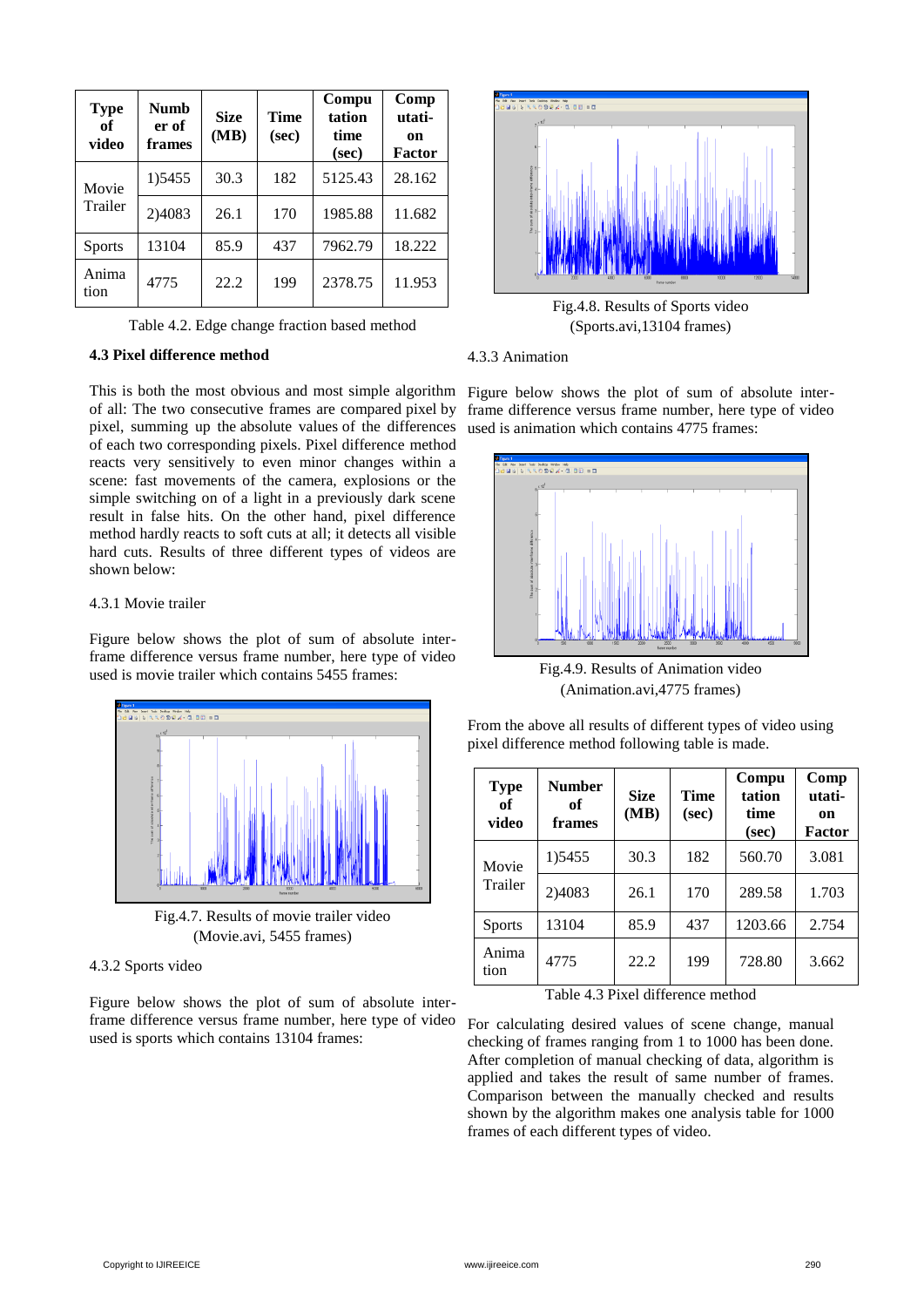

INTERNATIONAL JOURNAL OF INNOVATIVE RESEARCH IN ELECTRICAL, ELECTRONICS, INSTRUMENTATION AND CONTROL ENGINEERING<br>Vol. 1, Issue 7, October 2013



Fig.4.10. Results of Movie trailer video (1 to 1000 frames)





Fig.4.11. Results of Sports video (1 to 1000 frames)

Fig.4.12. Results of Animation video (1 to 1000 frames)

| Type of<br>video | <b>Frames</b> | <b>Desired</b> | Correct | <b>Missed</b> | False<br><b>Positive</b> | Recall | Prec<br>isio<br>$\mathbf n$ |
|------------------|---------------|----------------|---------|---------------|--------------------------|--------|-----------------------------|
| Movie<br>Trailer | $1 - 1000$    | 18             | 16      | 2             | $\Omega$                 | 0.89   |                             |
| <b>Sports</b>    | $1 - 1000$    | 23             | 22      | 1             | 2                        | 0.96   | 0.9<br>2                    |
| Anima<br>tion    | $1 - 1000$    | 11             | 11      | $\theta$      | $\theta$                 |        |                             |

*ALGORITHM: Color Histogram Difference method*

Table 4.4 Analysis of Different result for Color Histogram algorithm



Fig.4.13. Results of movie trailer video (1 to 1000 frames)



Fig.4.14. Results of Sports video (1 to 1000 frames)



Fig.4.15. Results of Animation video (1 to 1000 frames)

*ALGORITHM: Edge change fraction method*

| Type of<br>video | <b>Frames</b> | Desir-<br>ed | Corr-<br>ect | <b>Missed</b>  | False<br><b>Positive</b> | Recall | <b>Precis</b><br>-ion |
|------------------|---------------|--------------|--------------|----------------|--------------------------|--------|-----------------------|
| Movie<br>Trailer | 1-1000        | 18           | 17           |                | $\mathbf{0}$             | 0.94   |                       |
| <b>Sports</b>    | 1-1000        | 23           | 23           | $\overline{0}$ | $\overline{0}$           |        |                       |
| Anima<br>tion    | 1-1000        | 11           | 10           |                | $\overline{2}$           | 0.91   | 0.83                  |

Table 4.5. Analysis of Different result for Edge change fraction algorithm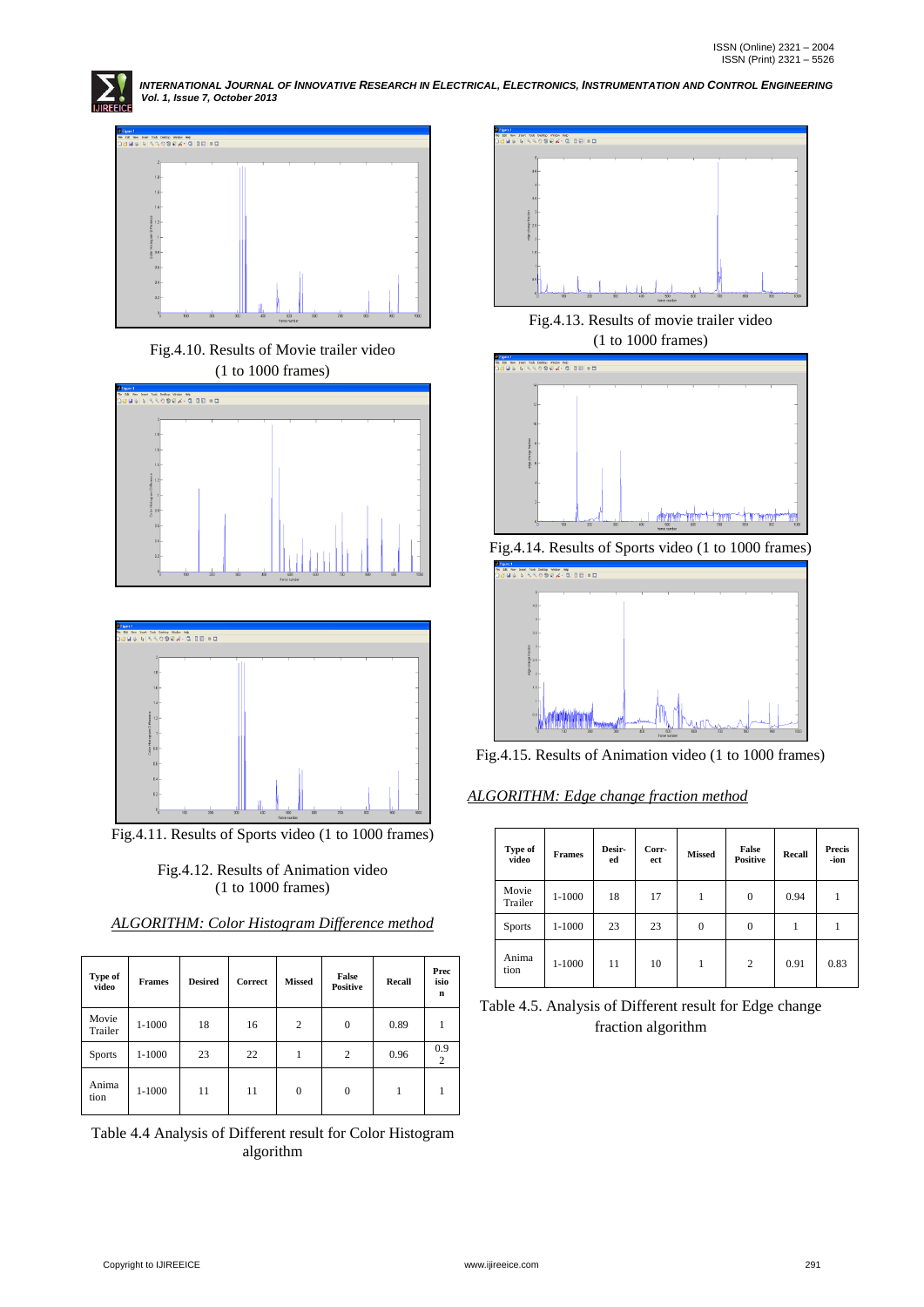

Fig.4.16. Results of movie trailer video (1 to 1000 frames)



Fig.4.17. Results of Sports video (1 to 1000 frames)



Fig.4.18. Results of Animation video (1 to 1000 frames)

| Type of<br>video | <b>Frames</b> | Desi<br>-red | Cor-<br>rect | <b>Miss</b><br>ed | False<br>Posit<br>ive | Recall | Preci<br>-sion |
|------------------|---------------|--------------|--------------|-------------------|-----------------------|--------|----------------|
| Movie<br>Trailer | 1-1000        | 18           | 16           | 2                 | $\mathbf{0}$          | 0.89   |                |
| <b>Sports</b>    | 1-1000        | 23           | 22           |                   | $\mathbf{0}$          | 0.96   |                |
| Animation        | 1-1000        | 11           | 11           | $\mathbf{0}$      | $\overline{0}$        |        |                |

*ALGORITHM: Pixel difference method*

Table 4.6. Analysis of Different result for Pixel difference algorithm

From these tables the desired frames are the manually calculated frames, correct means the actual detection shown by the algorithm and that is calculated from the results. Missed is the detection which is not detected by the algorithm while false positive (FP) is the detection where there is actually no detection but algorithm shows.

## **V. GUI IMPLEMENTATION**

#### **5.1 Introduction**

A graphical user interface (GUI) is a pictorial interface to a program. A good GUI can make programs easier to use by providing them with a consistent appearance and with intuitive controls like pushbuttons, list boxes, sliders, menus, and so forth.

## **5.2 How a Graphical User Interface Works**

A graphical user interface provides the user with a familiar environment in which to work. This environment contains pushbuttons, toggle buttons, lists, menus, text boxes, and so forth, all of which are already familiar to the user, so that he or she can concentrate on using the application rather than on the mechanics involved in doing things. However, GUIs are harder for the programmer because a GUI-based program must be prepared for mouse clicks (or possibly keyboard input) for any GUI element at any time. Such inputs are known as events, and a program that responds to events is said to be *event driven.* The three principal elements required to create a MATLAB Graphical User Interface are,

*1. Components:* Each item on a MATLAB GUI (pushbuttons, labels, edit boxes, etc.) is a graphical component. The types of components include graphical controls (pushbuttons, edit boxes, lists, sliders, etc.), static elements (frames and text strings), menus, and axes. Graphical controls and static elements are created by the function uicontrol, and menus are created by the functions uimenu and uicontextmenu. Axes, which are used to display graphical data, are created by the function axes.

*2. Figures:* The components of a GUI must be arranged within a figure, which is a window on the computer screen. In the past, figures have been created automatically whenever we have plotted data. However, empty figures can be created with the function figure and can be used to hold any combination of components.

*3. Callbacks*: Finally, there must be some way to perform an action if a user clicks a mouse on a button or types information on a keyboard. A mouse click or a key press is an event, and the MATLAB program must respond to each event if the program is to perform its function. For example, if a user clicks on a button, that event must cause the MATLAB code that implements the function of the button to be executed. The code executed in response to an event is known as a call back. There must be a callback to implement the function of each graphical component on the GUI.